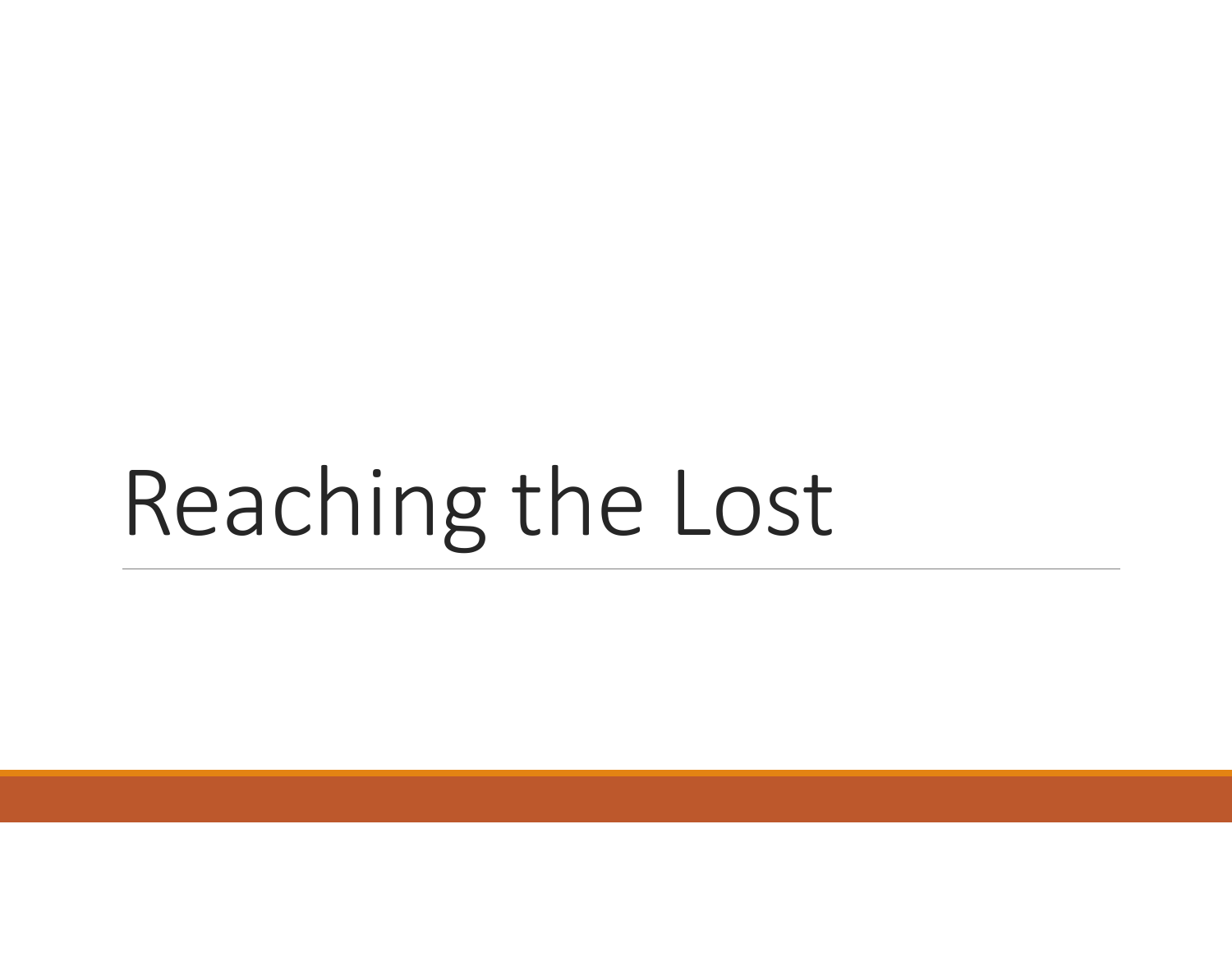## God's Grace — Man's Blessing

Eph. 2:11-22 – The greatest blessing we have in life is access to the Father through Jesus Christ.

2 Cor. 4:13-14 – The greatness of this blessing should well up within us.

Psa. 116:1-19 – Thanksgiving for deliverance

1 Tim. 4:8 - The Gospel, the good news, is beneficial, i.e., has promise for this life and that which is to come.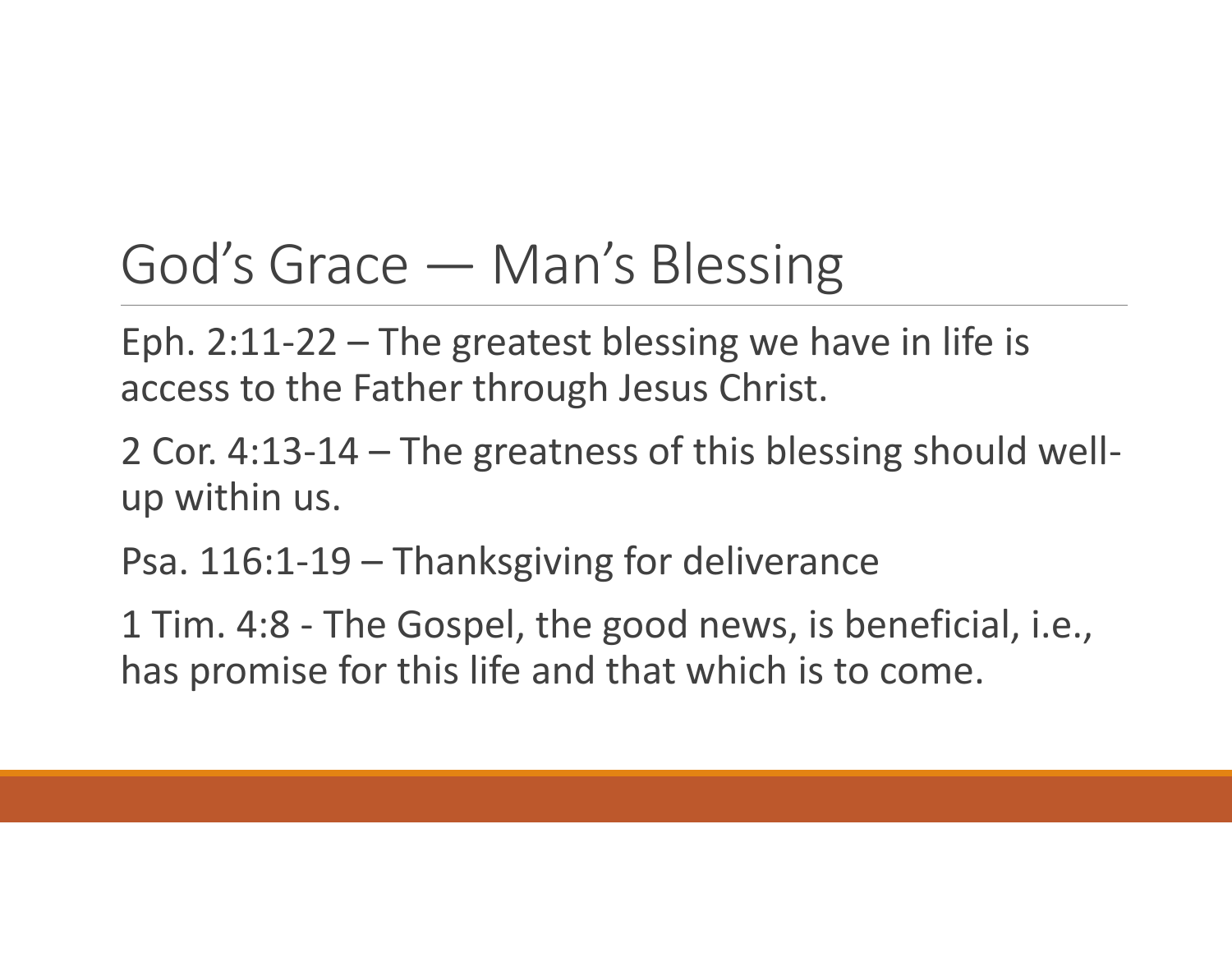## The Word of God Will

2 Cor. 5:9-11 – (when believed) stir up a spirit of urgency in persuading men.

2 Tim. 2:24-26 – (when obeyed) deliver a man out of the snares of the devil.

Prov. 14:34 – (when followed) exalt a nation.

2 Chron. 17:9-10 – (when taught) cause nations to take notice of the supremacy of the laws of God.

2 Tim. 2:2 – (when received) encourage the faithful to take the message to others.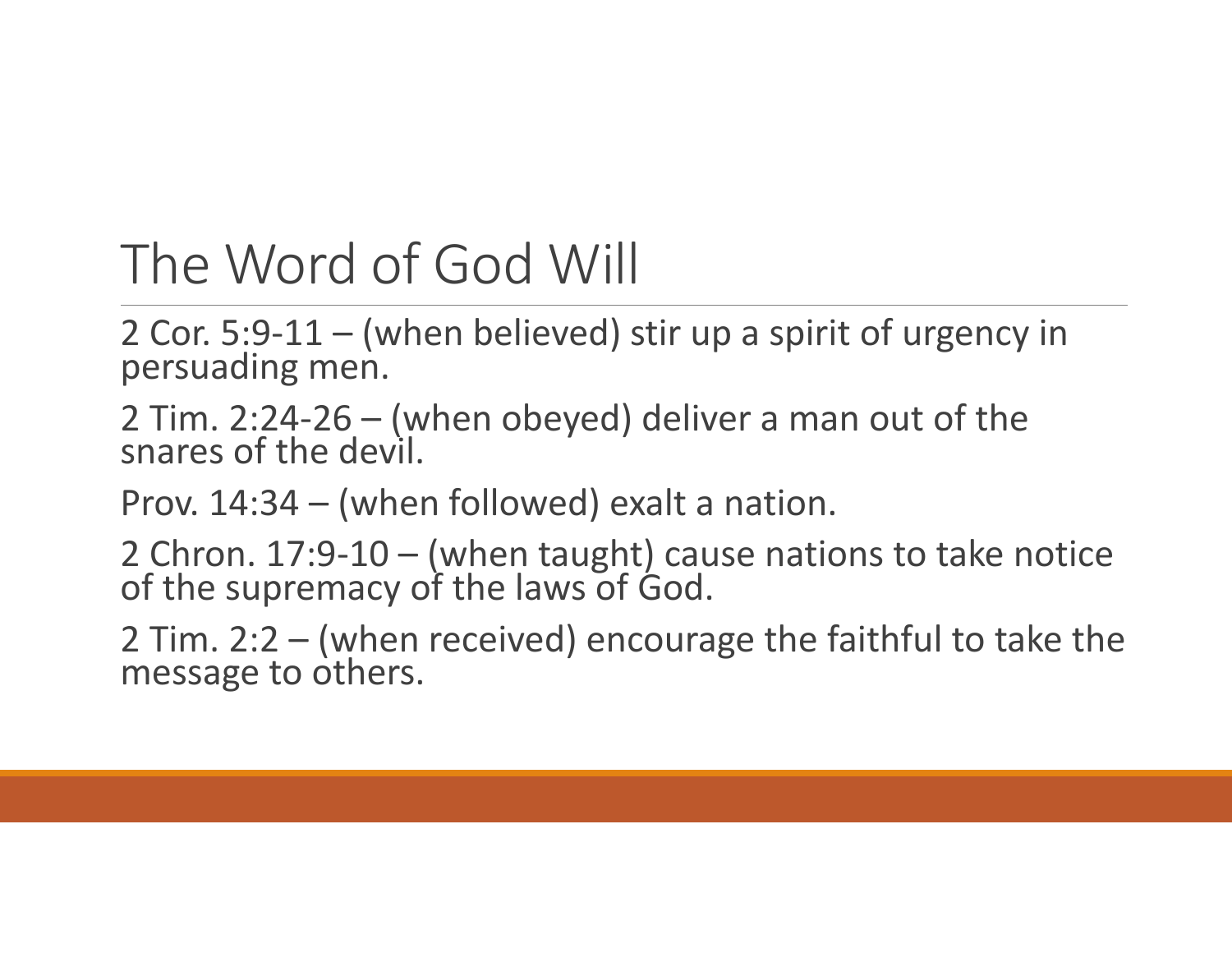#### What is Your Greatest Desire?

Matt. 5:13-16; Prov. 29:2 - If you want to help yourself, your family, your city, state, and nation… as Paul said…

1 Thess. 4:1-8 – "even as ye do walk,  $-$  that ye abound more and more"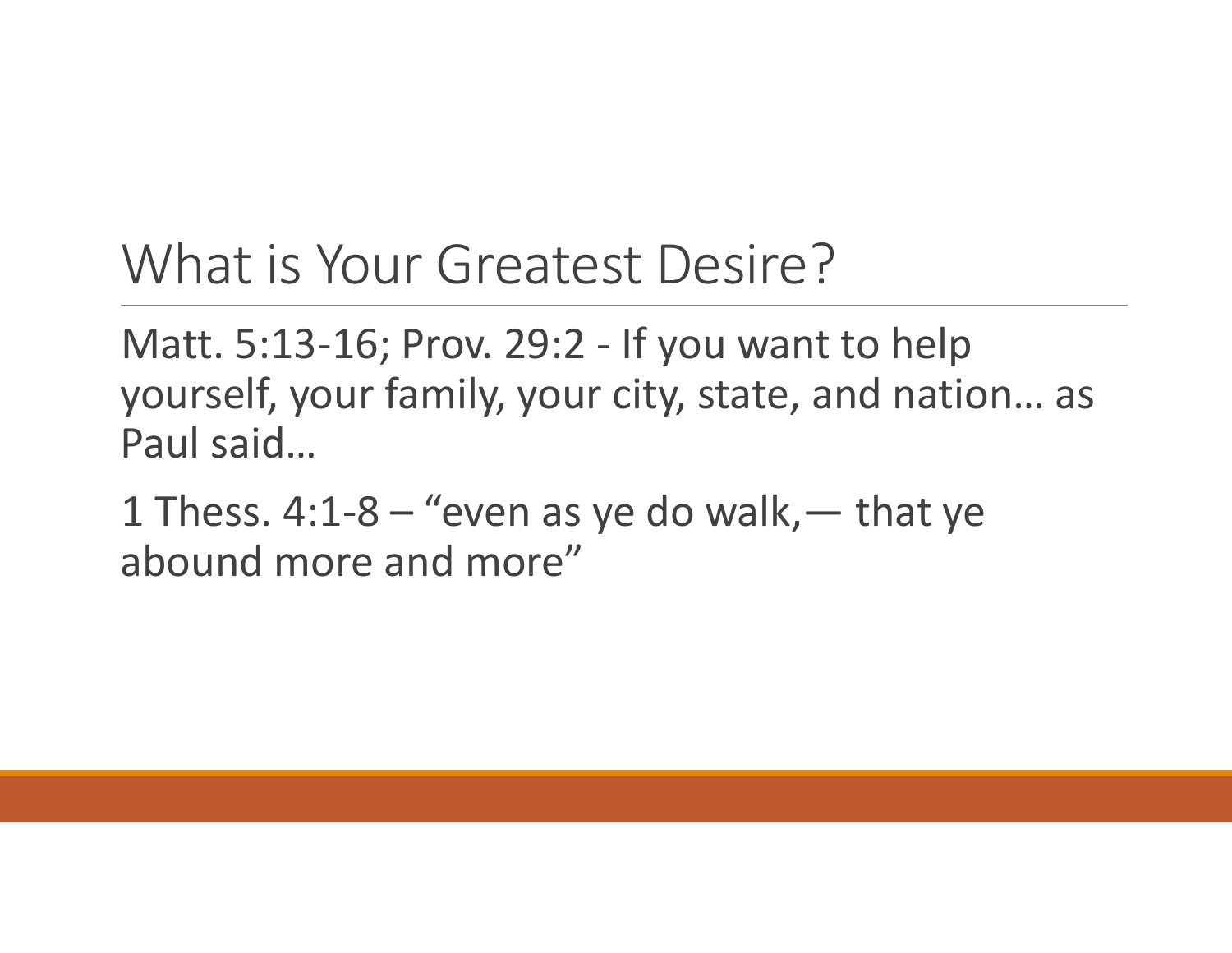## Two Ways to Govern Life

Prov. 21:2 – "Every way of a man is right in his own eyes; But Jehovah weigheth the hearts."

2 Chron. 29:1-2, 3-11 – Hezekiah: "he did that which was right in the eyes of Jehovah, according to all that David his father had done" and restored that which had been neglected.

Jer. 10:23 – "O Jehovah, I know that the way of man is not in himself: it is not in man that walketh to direct his steps."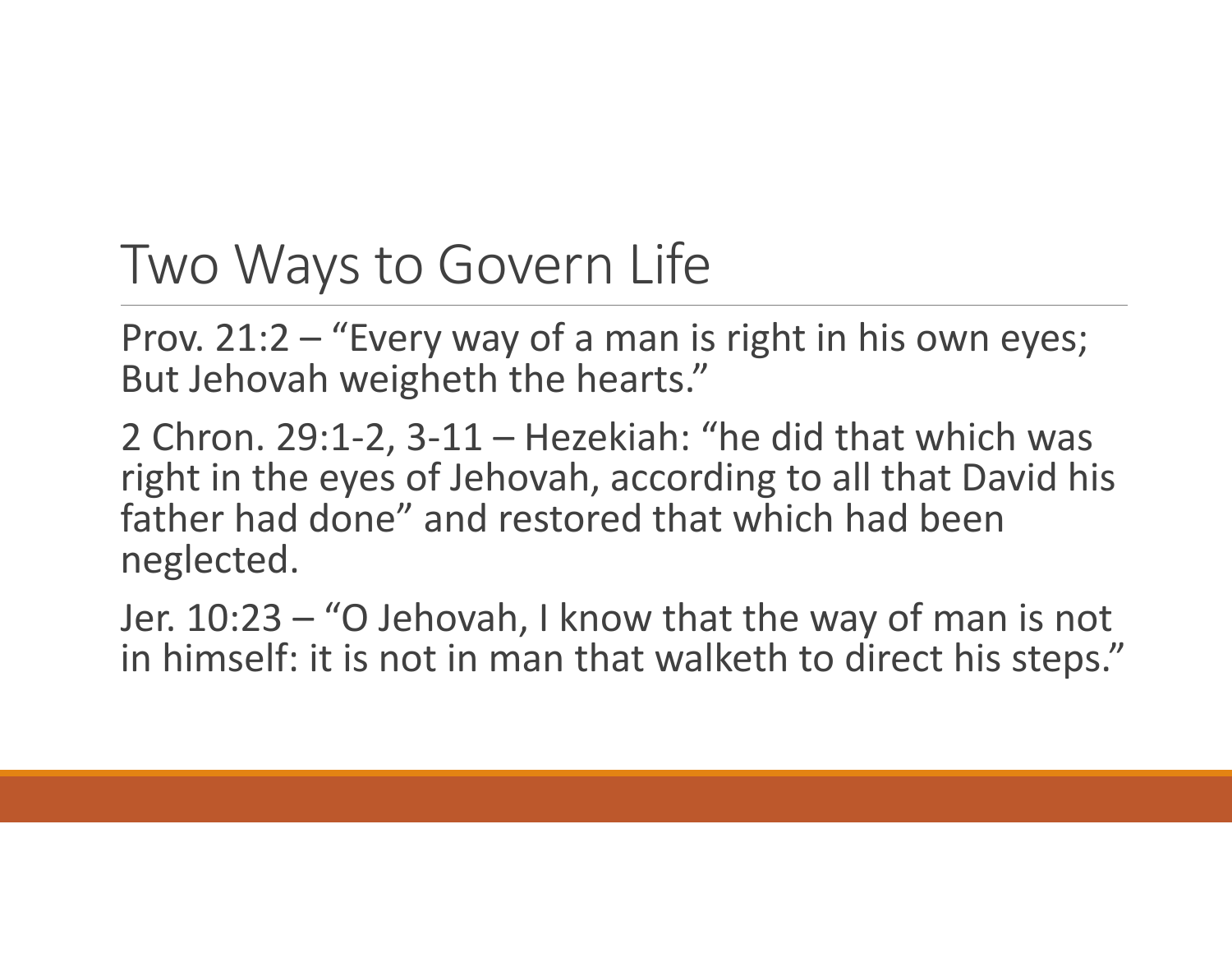# Gospel — "A good message"!

Matt. 22:2-14 – As there were many who made light of the master's marriage feast, so it is said, "Many are called, but few chosen."

Jn. 3:19-21 – The reason? "men loved the darkness rather than the light."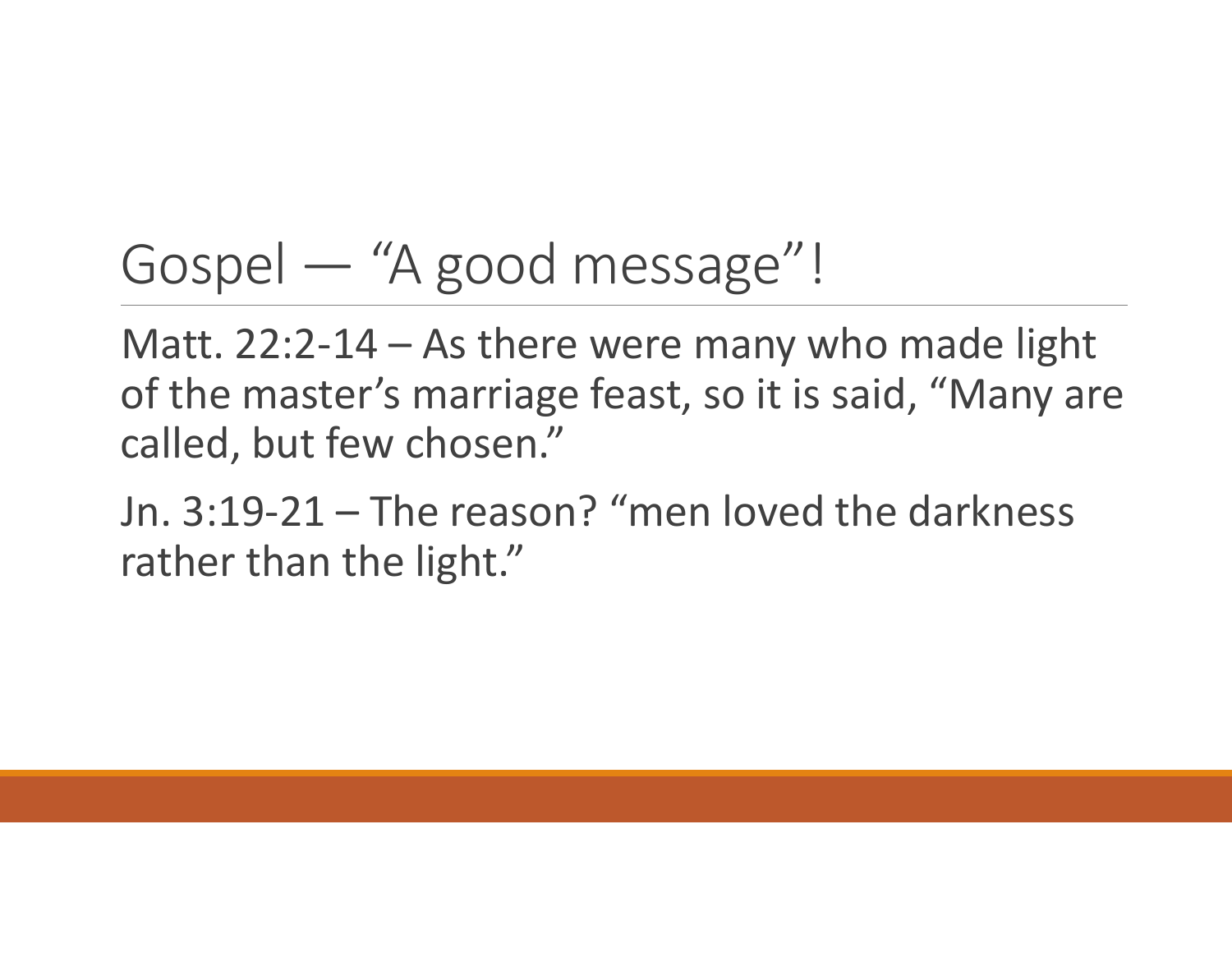## Can You Relate?

"Our most earnest revival efforts will often end in comparative failure, and we shall wonder that, after all our prayer and weary toil, religious thought is not awakened, the masses are not reached and interested, and our churches cease to grow."

(I, pg. 6) (Hard Things of the Bible, James Roy, M.A., 1876)

Matt. 7:13-14; Lk. 22:36 – "that (which, ret) leadeth unto life" requires a battle.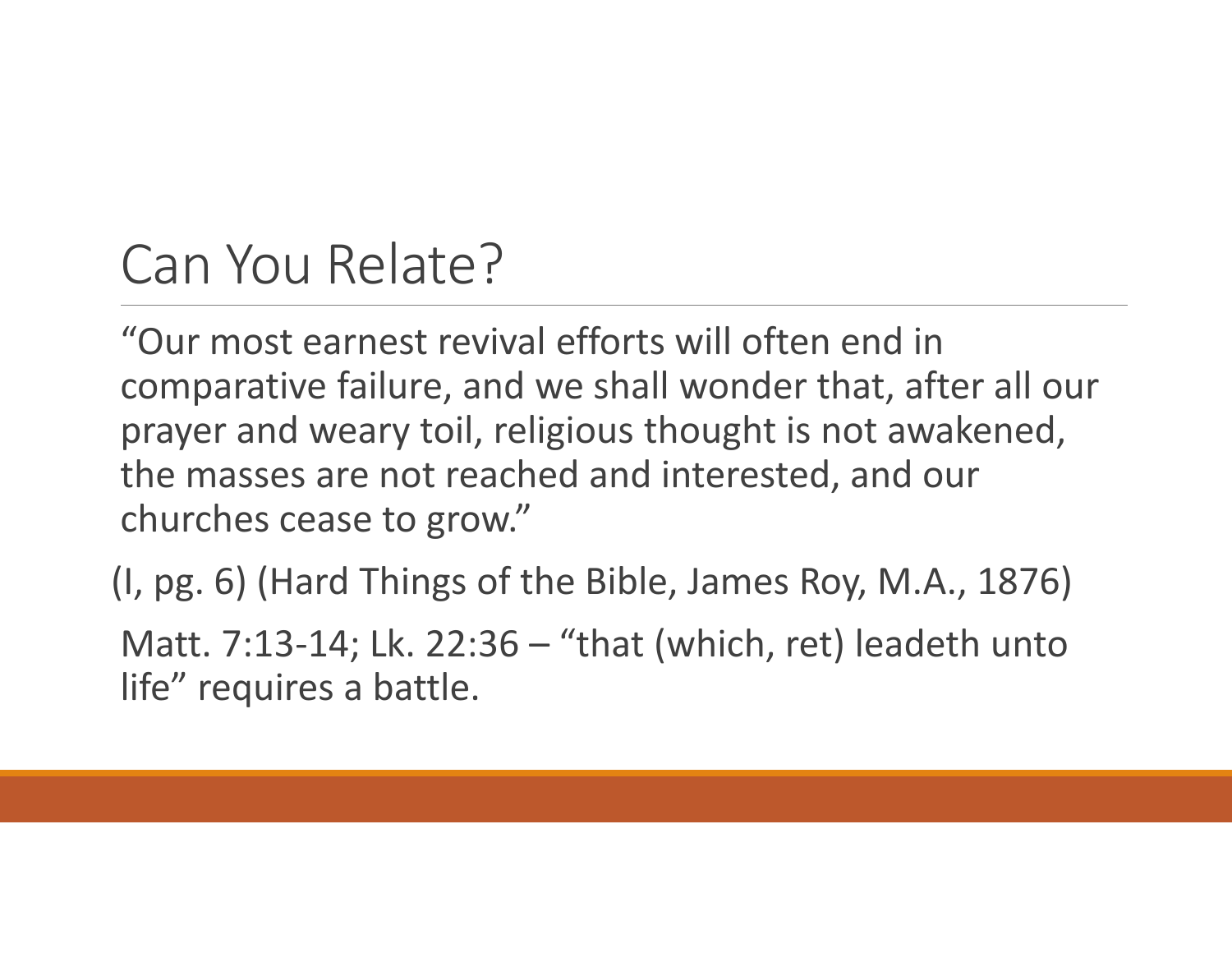Importance of the Study

Mal. 2:4-7 – "The priest's lips should keep knowledge, and they should seek the law at his mouth;"

1 Pet. 2:5 – "ye also, as living stones, are built up a spiritual house, to be a holy priesthood, to offer up spiritual sacrifices…"

Titus 2:11-12 – "instructing us, to the intent"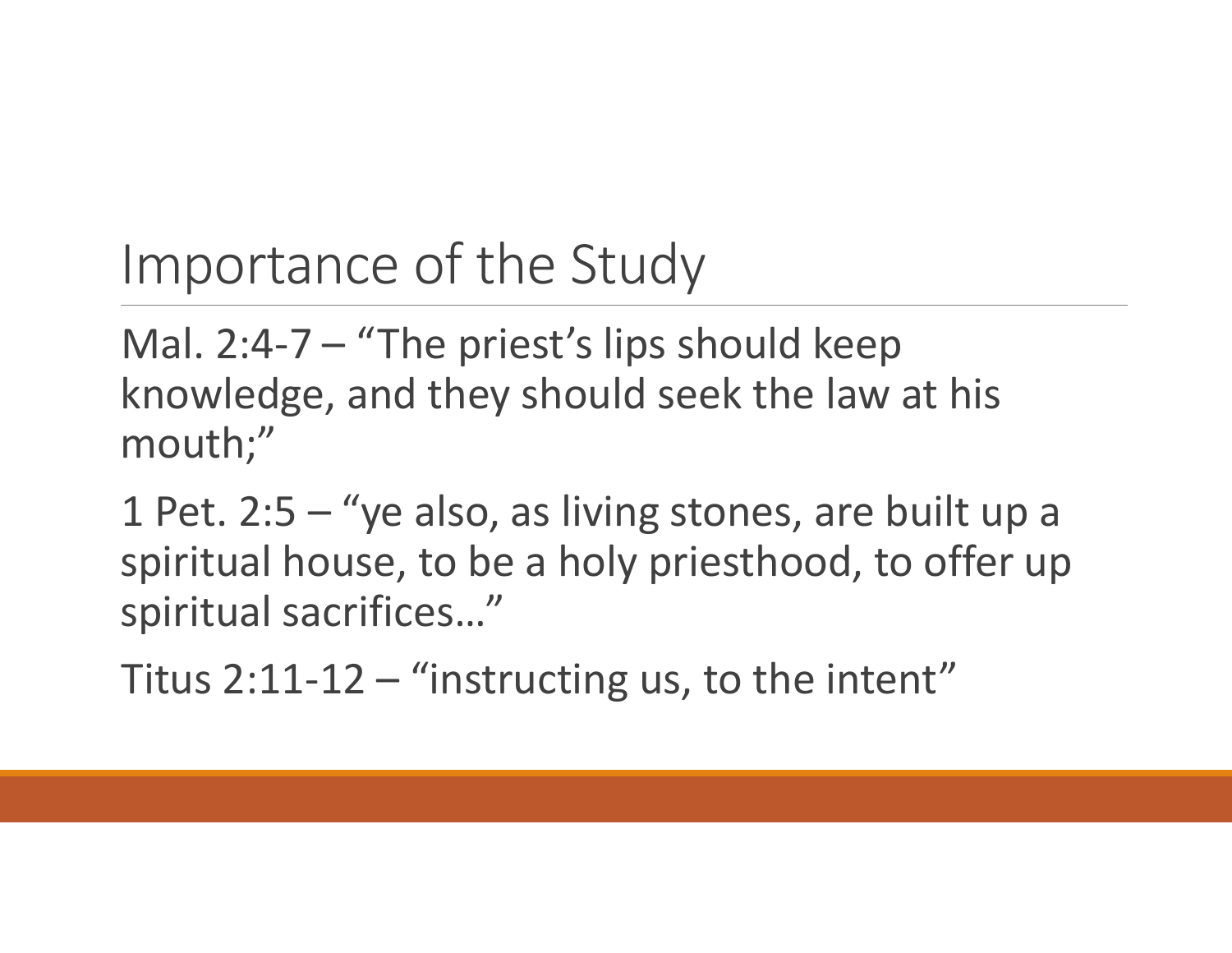# Curse of Negligence

Jer. 25:9 – Nebuchadnezzar is referred to as Jehovah's "servant" to destroy all the nations.

Jer. 48:10 – Refers this destruction by Nebuchadnezzar as "the work of Jehovah" … and if done negligently would be cursed.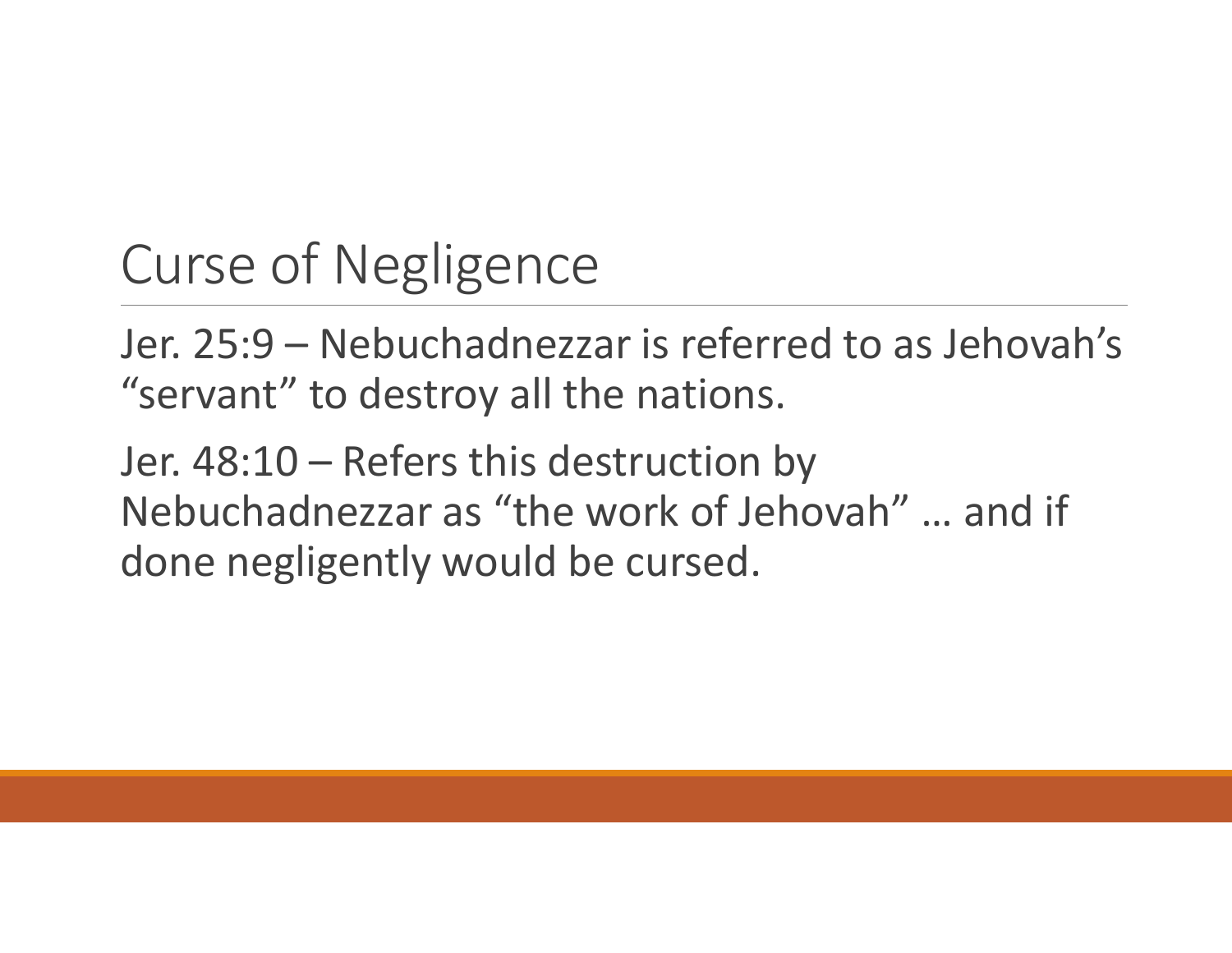# Spiritual Battles are to be Fought

1 Cor. 16:10 – Paul and Timothy were charged with doing the work of the Lord.

2 Tim. 4:1-5 – This work was a ministry to be fulfilled.

1 Tim.  $6:12 - A$  fight of the faith

Eph. 6:10-20 – The Lord provides all the armor necessary to overcome.

2 Tim. 2:2 – Paul told Timothy to take what he had heard and commit it to faithful men who would be able to teach others also.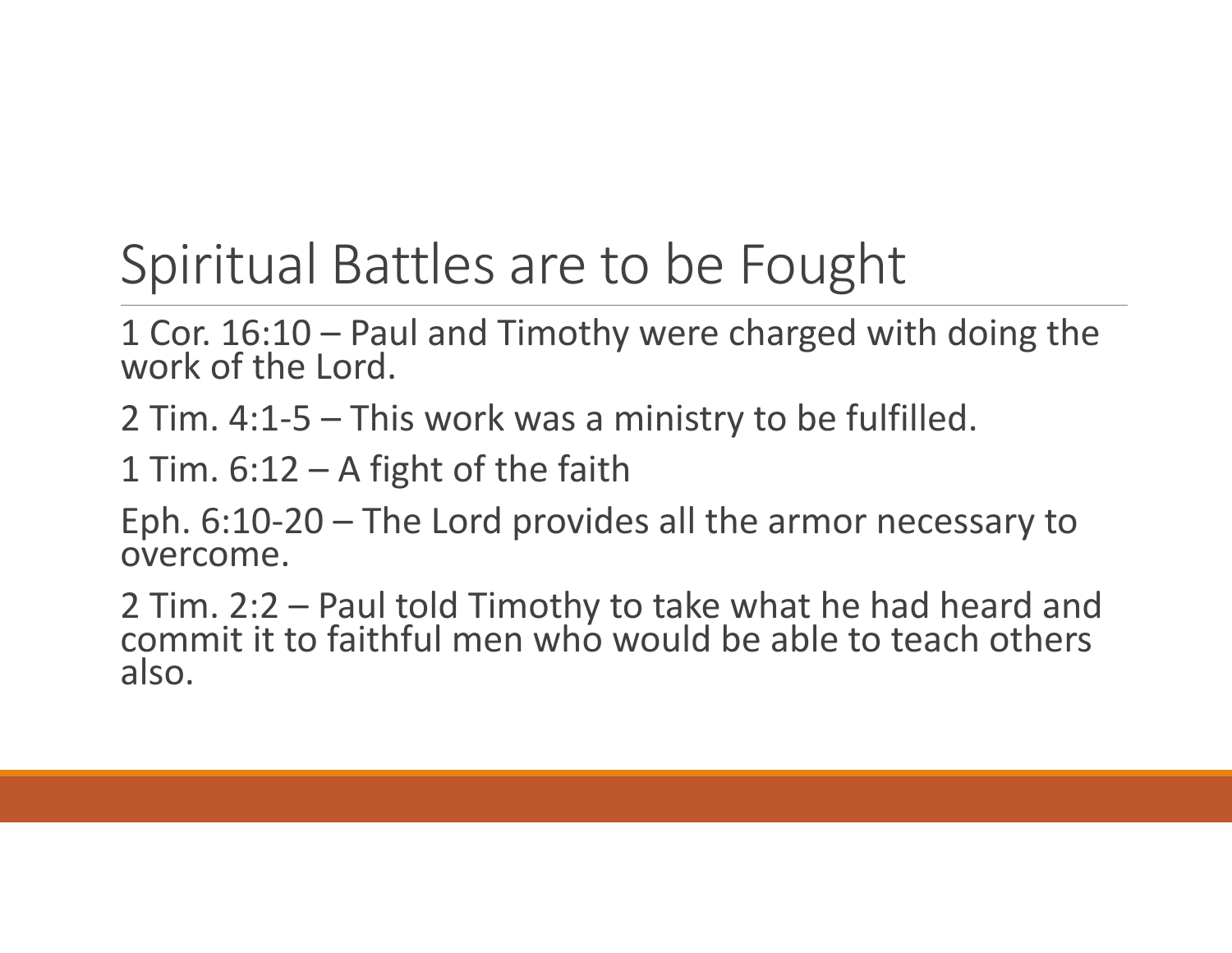### Why Attempt to Reach the Lost?

Prov. 11:30 – It is an indicator of wisdom.

Acts 17:30-31 – The message prepares man to meet his Maker.

1 Tim. 2:3-4; Jn. 17:17-20 – God would have all men to be saved and come to the knowledge of the truth and has appointed man to deliver the message.

Heb. 5:14 – It promotes maturity.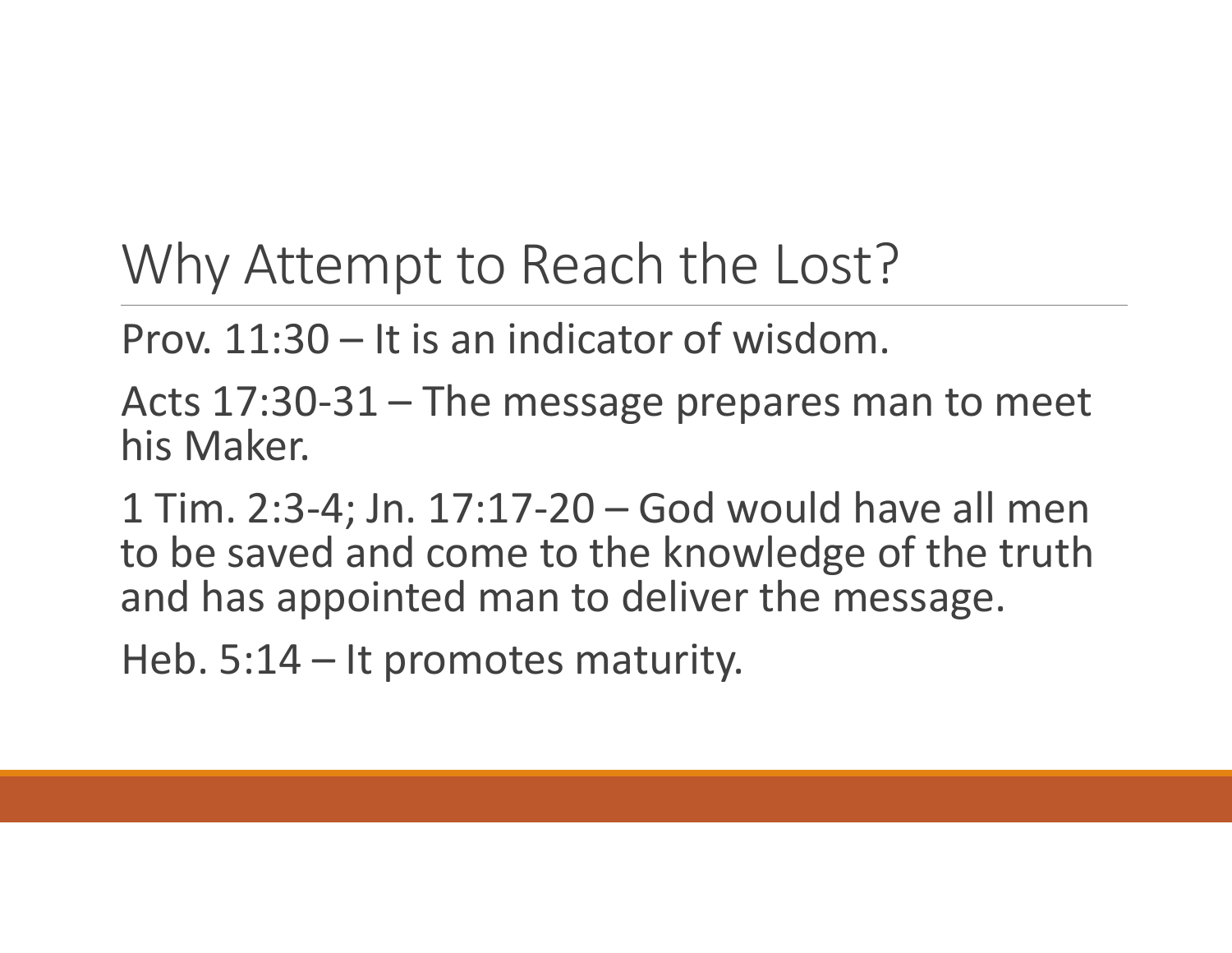#### Why Attempt to Reach the Lost?

It is moral:

◦Ezek. 3:16-21; 33:1-9; Heb. 13:17 – Do you care? ◦Watchman – guard, protect ◦Watch – to be sleepless, keep awake ◦Acts 20:17-21, 26-27 – "Pure from the blood"

Jn. 1:35-51 – It is natural.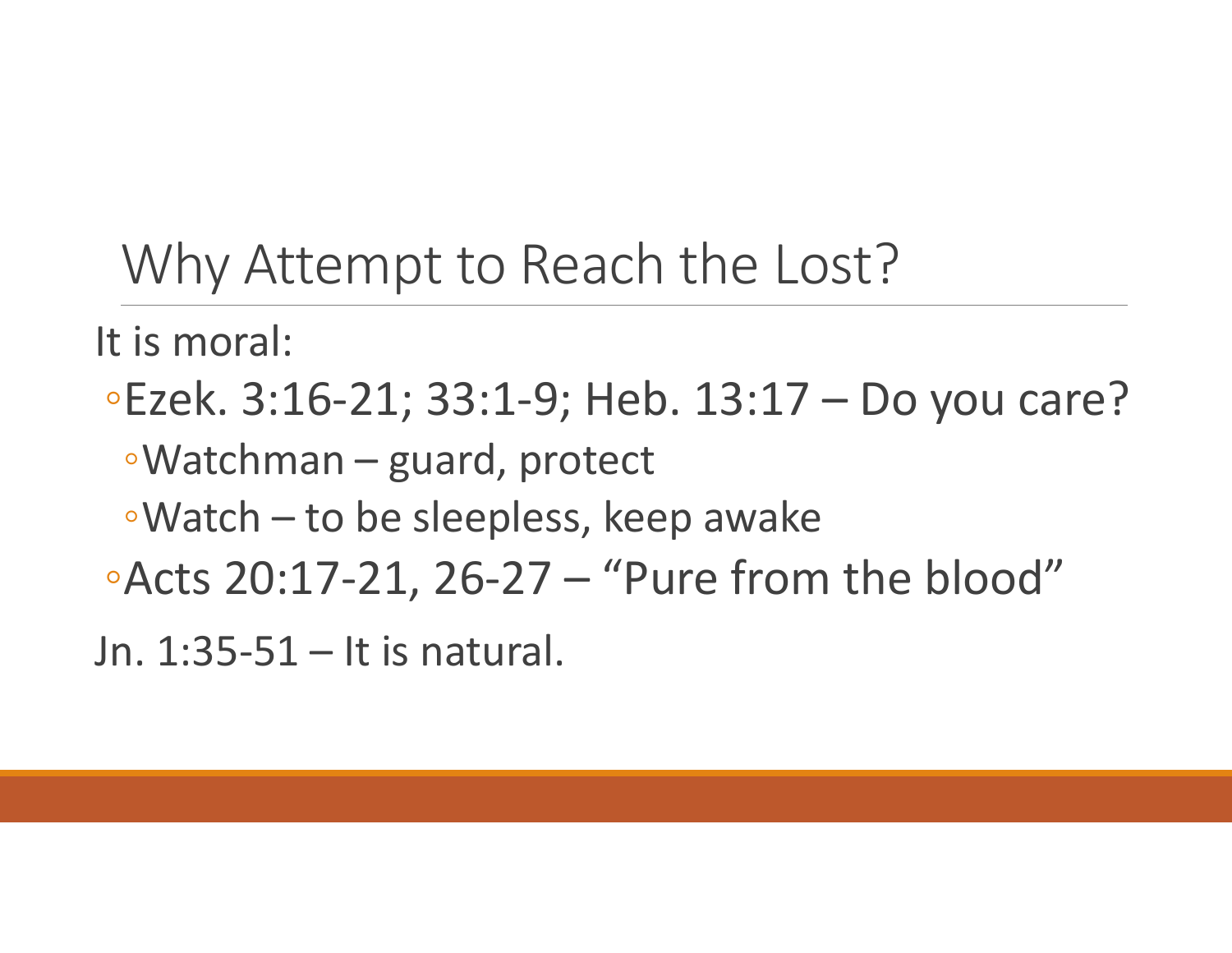#### Any Great Work Cannot Be Compromised

Neh. 6:3 – "I am doing a great work."

Lk. 19:10 – It is a work Jesus came to do.

Matt. 28:19-20 – It is a work Jesus commanded the apostles to do.

2 Tim. 2:2 – It is a work the apostle Paul told Timothy and others to do.

Haggai 1:5 – "Consider your ways."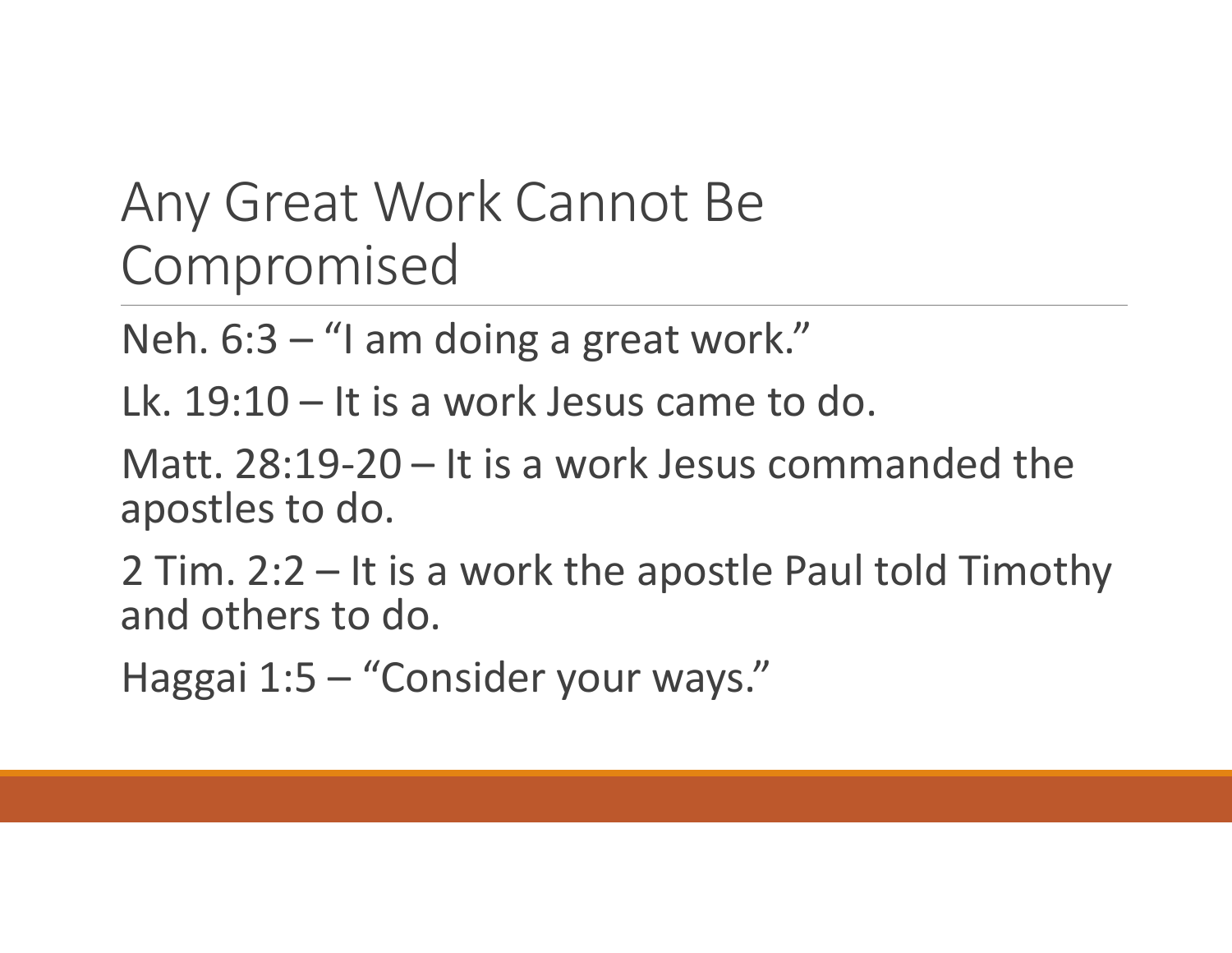Reasons for NOT Attempting to Reach the Lost

- "I am too busy:"
- ◦Eph. 2:10; Titus 2:14 If you are a people of God's own possession, you have work.
- ◦Jer. 48:10 Consider the Master's view of negligence.
- "I am helping to pay the preacher:"
- ◦2 Tim. 4:5 The preacher is responsible for his own work.
- ◦"More time" 168 hrs. a week allotted to all men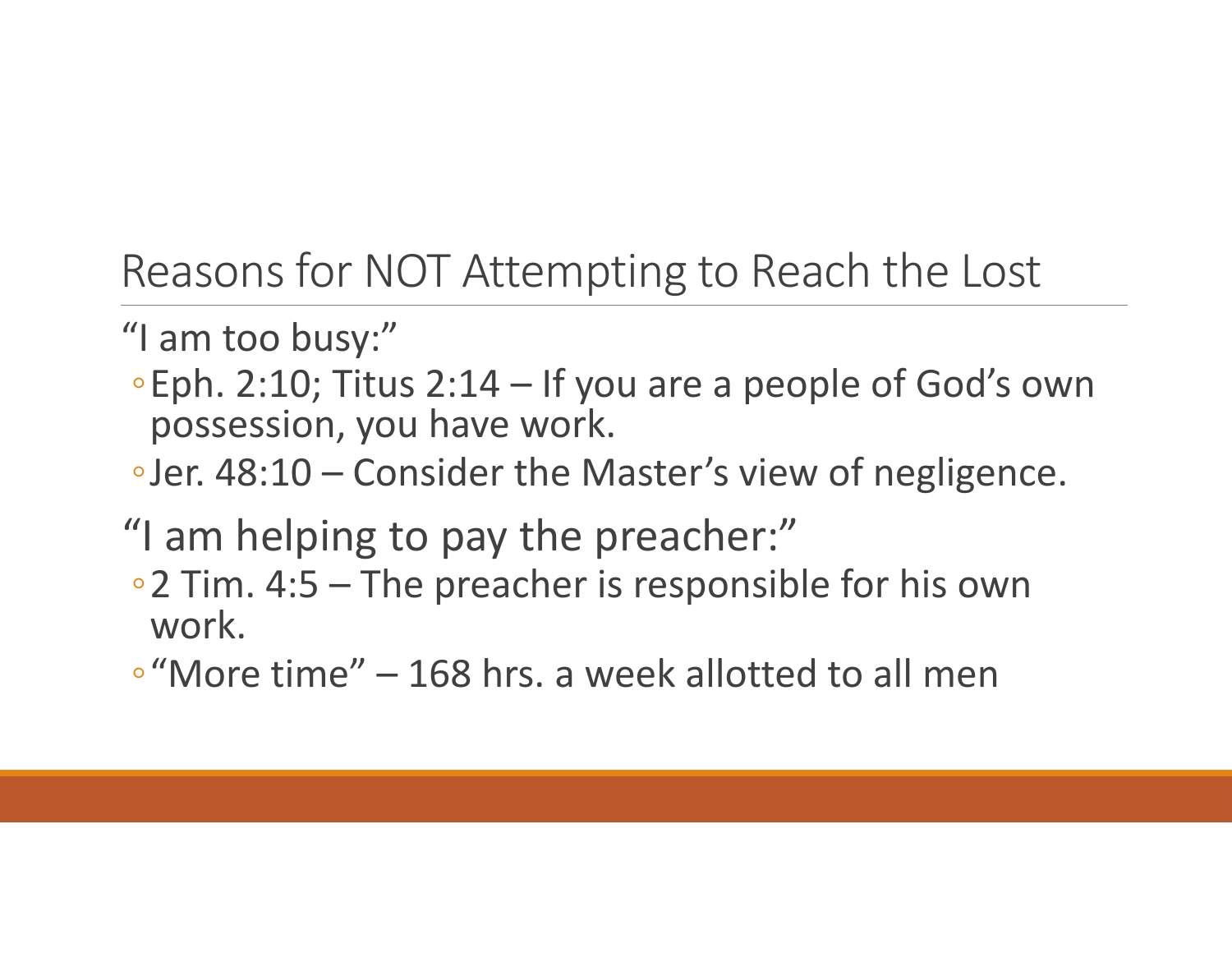Reasons for NOT Attempting to Reach the Lost

- "People are just not interested:"
- Acts 17:32-34 "mocked;" "we will hear thee yet again;" "certain clave unto him:" would you have been interested?!
- ◦1 Cor. 3:6-8 Your job is to plant and water…the Lord will give the increase.
- "I have tried and failed:"  $\circ$ Jn. 6:66 – So did Jesus.
- $\circ$ Acts 14:19 So did Paul.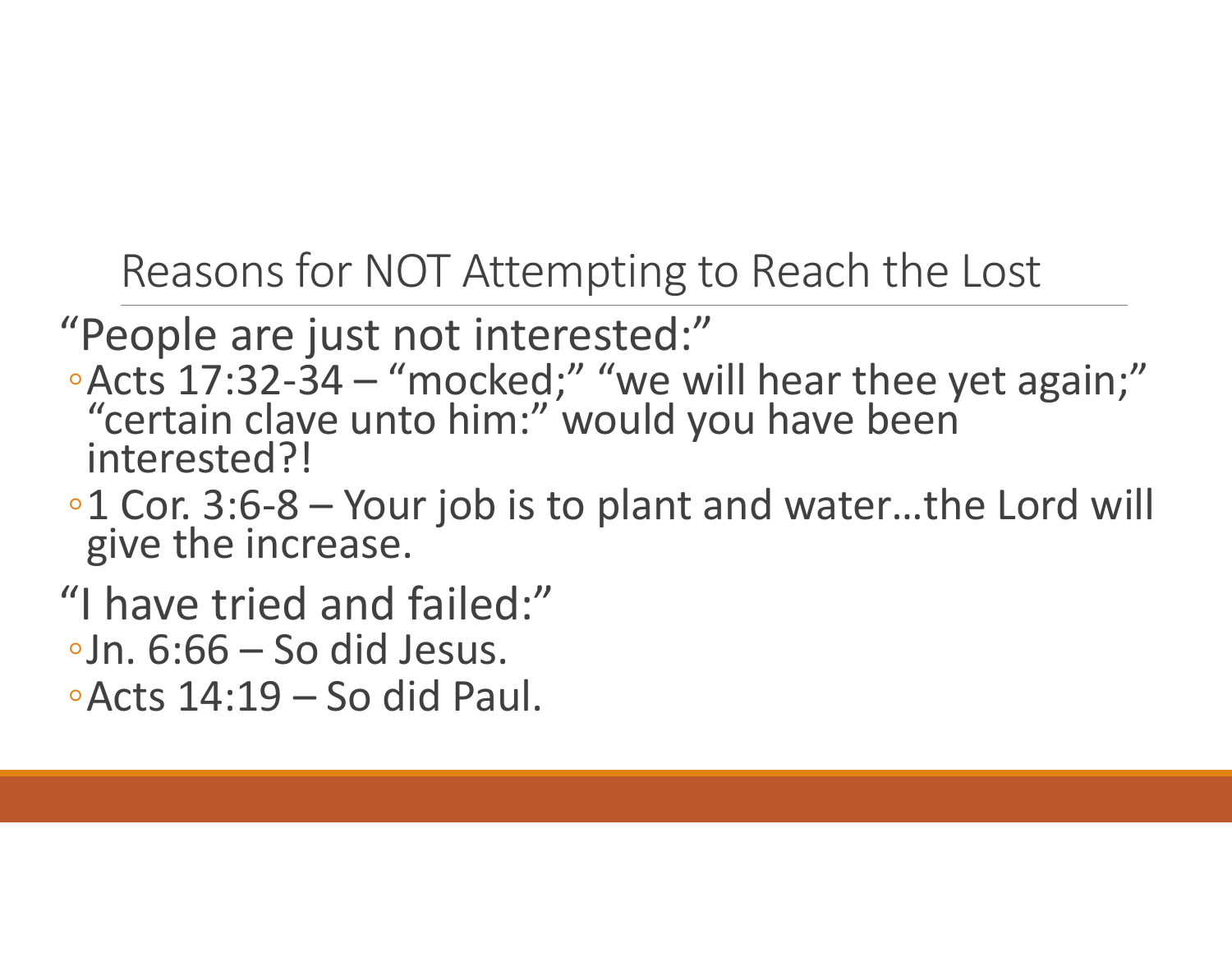Reasons for NOT Attempting to Reach the Lost

- "I am not good at talking to people about religion:" ◦Rom. 1:16 – Are you ashamed of the gospel?
- $\cdot$ Jn. 1:40-41, 45 I've yet to find a man that was not eager to talk about what excites him.
- "I will be asked questions I cannot answer:" ◦Say, "I don't know…but I will find out." ◦Heb. 5:11-14 – "For when by reason of time…"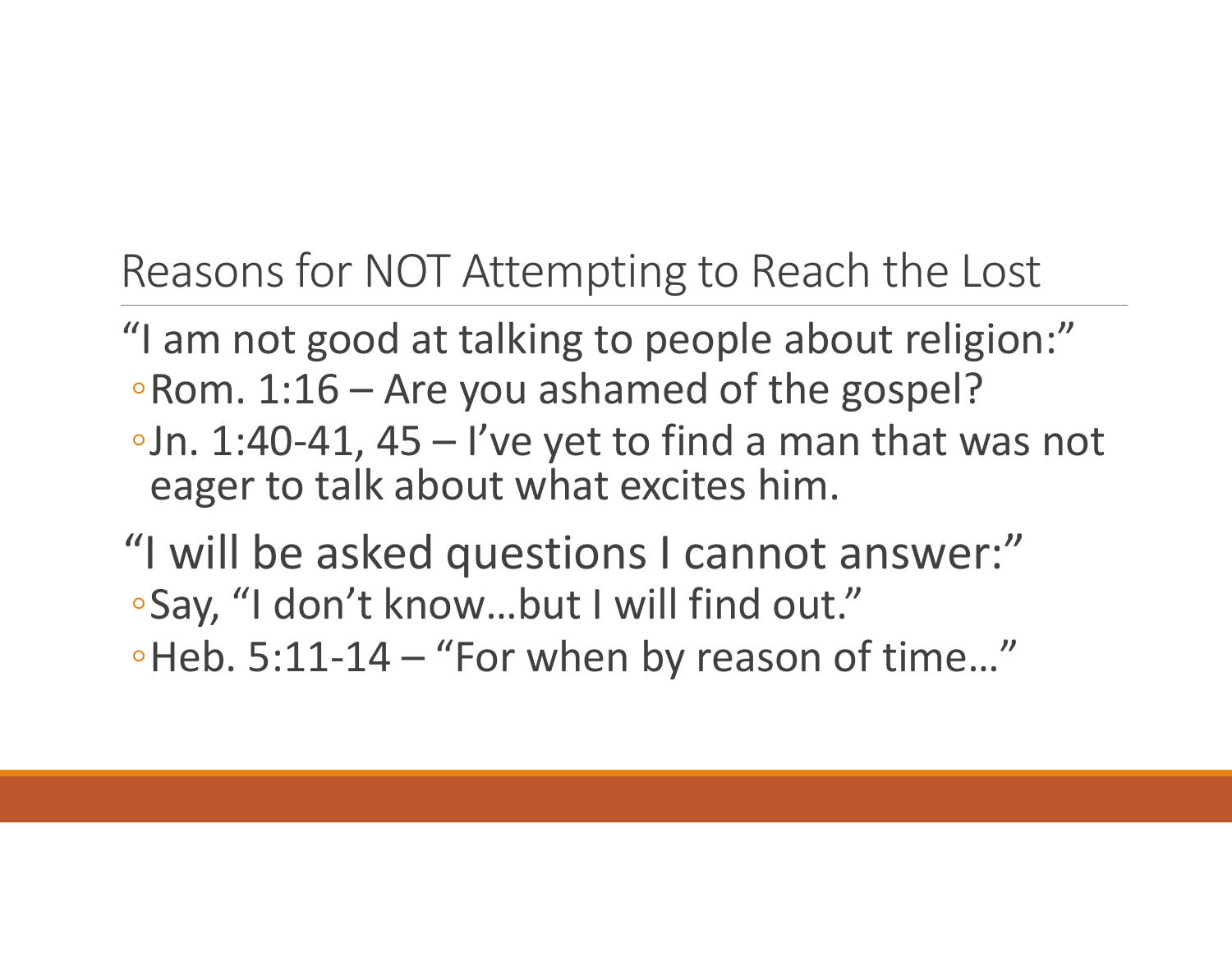Prepare Yourself

Matt. 10:28 – Don't be fearful.

Rev. 21:8 – Special place for those who are

1 Pet. 3:15 – Be ready!